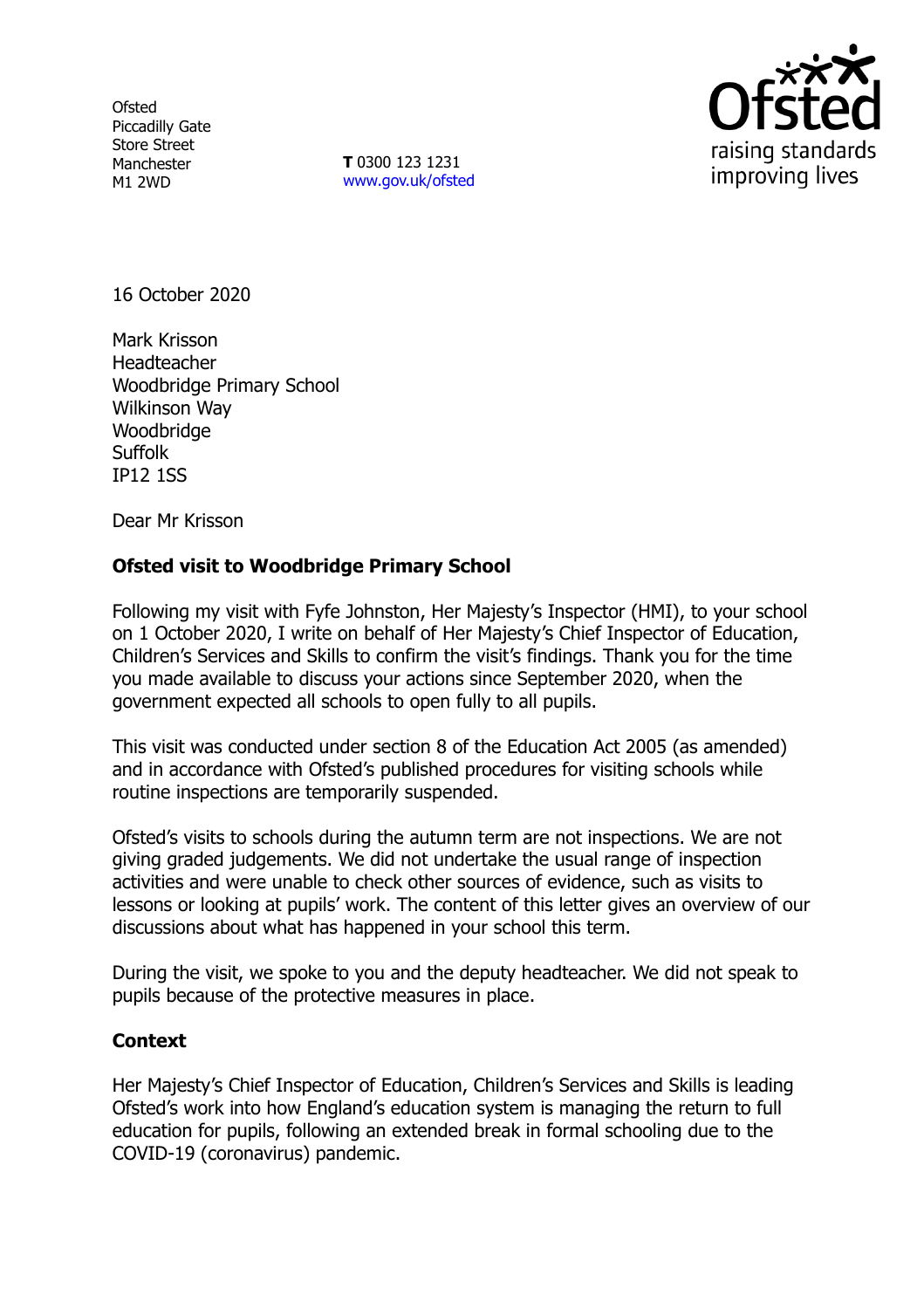

In undertaking this focused work, HMI are visiting a broad range of schools. HMI will visit a sample of:

- approximately 1,200 schools across all Ofsted grades (outstanding, good, requires improvement and inadequate)
- maintained schools, academies and free schools, special schools and centres of alternative provision, including those in cities, and coastal, town or rural communities.

The information from this visit will feed into Ofsted's national reporting so that the insights can be shared with the government and the education sector. We did not find any significant concerns during the visit. In such a case, an inspection report would be published on our website and available to parents and carers.

We did not consider your response to COVID-19 during the spring and summer terms 2020, when the school was not open to all pupils.

## **From this visit, inspectors noted that:**

- The school fully reopened to all pupils on 7 September 2020, following a staggered start the previous week.
- Attendance is in line with what is usual for this time of the year.
- The school normally emphasises '7 Cs' throughout their curriculum, which refer to a range of behaviours for learning. To support pupils' return to school, leaders have reorganised the cycle on which these behaviours are prioritised, focusing on 'confidence' and 'communication' this term.
- Staff are assessing where pupils are in their learning through their daily teaching. Leaders intend to plan for any additional catch-up teaching once teachers fully understand what extra learning is needed by pupils.
- For reading, teachers are revisiting key phonics teaching where needed. In English, leaders' priority is building up pupils' stamina for writing.
- In mathematics, teachers are using their regular system of quizzes to check on potential gaps in learning and then are planning to teach these areas again, if necessary.
- The wider curriculum is in place, with some content moved around in the year to fit new arrangements due to COVID-19. Where topics in subjects, such as science, have been moved, teachers are checking that the sequence of teaching still enables pupils to learn effectively. Leaders are encouraging teachers to plan for as much outside learning as possible.
- In the event of a further need for remote learning, teachers plan to continue to teach the current curriculum, with some use of recorded teaching videos.